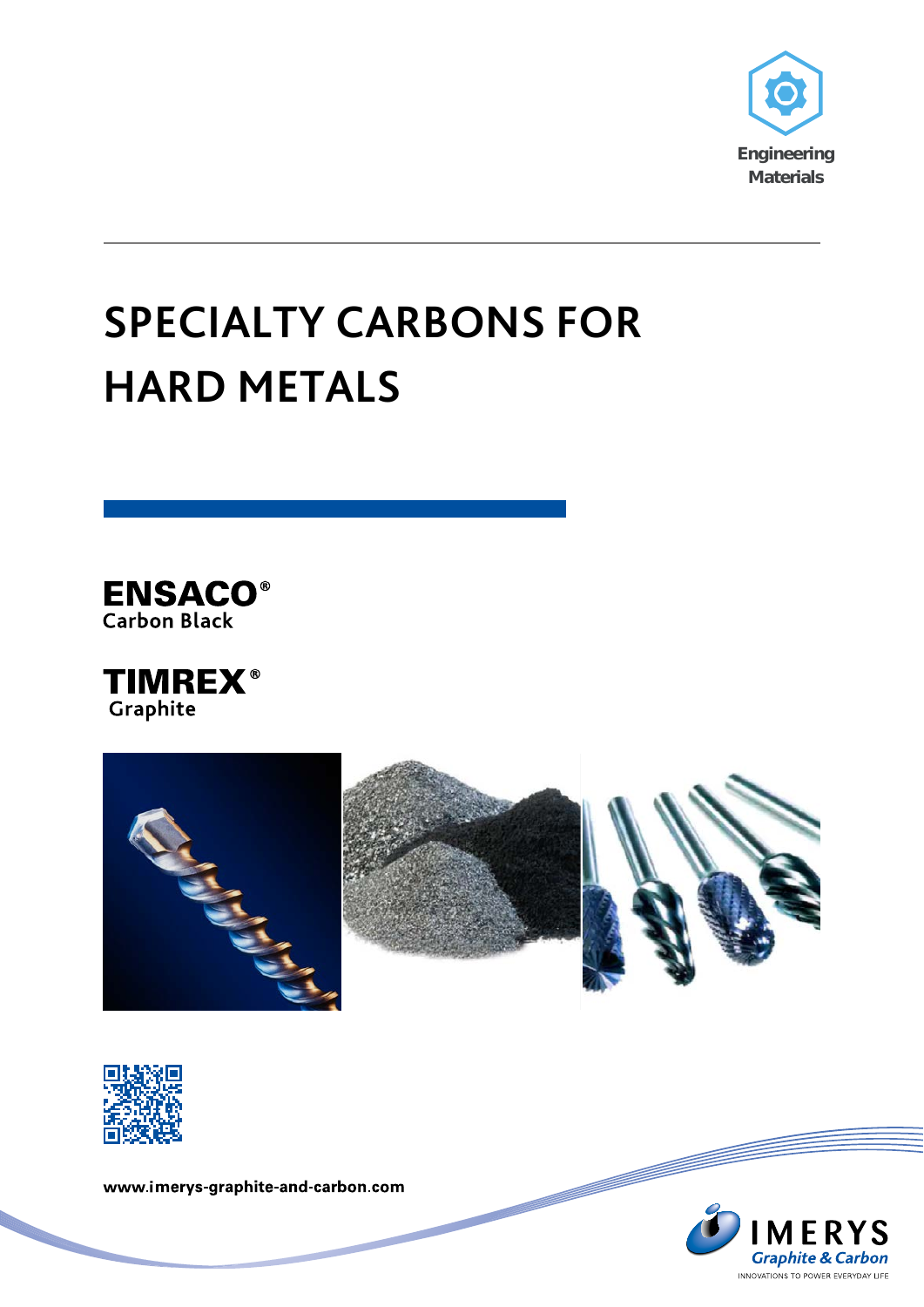### **A STRONG COMPANY**

Imerys Graphite & Carbon, member of the Imerys Group, is the reference for innovative capability in the field of carbon-powder-based solutions: natural graphite and synthetic graphite powders, conductive carbon blacks, as well as silicon-carbon composites and water dispersions.

High standards in terms of employee health and safety, social behaviour and environmental responsibility are core values of the company, which is capturing opportunities by developing new products and applications, investing in assets & people, and growing its commercial presence worldwide.



Profitable company, part of Imerys, the world leader in mineral-based specialty solutions for industry, listed on the Paris stock exchange

### **IMERYS GROUP 2018**

WORKFORCE 17,800 REVENUE GROWTH 6.8% OPERATING SITES 230



INNOVATION STRATEGY Focused on the market and the Customer's needs

```
SECURITY OF SUPPLY
5 Industrial sites
```
OUR DRIVING FORCE **Customer Service** 



COMMITMENT TO Green Technology and Sustainable Development

REDUCTION OF

```
■ CO<sub>2</sub> Footprint
```
ENGAGEMENT WITH

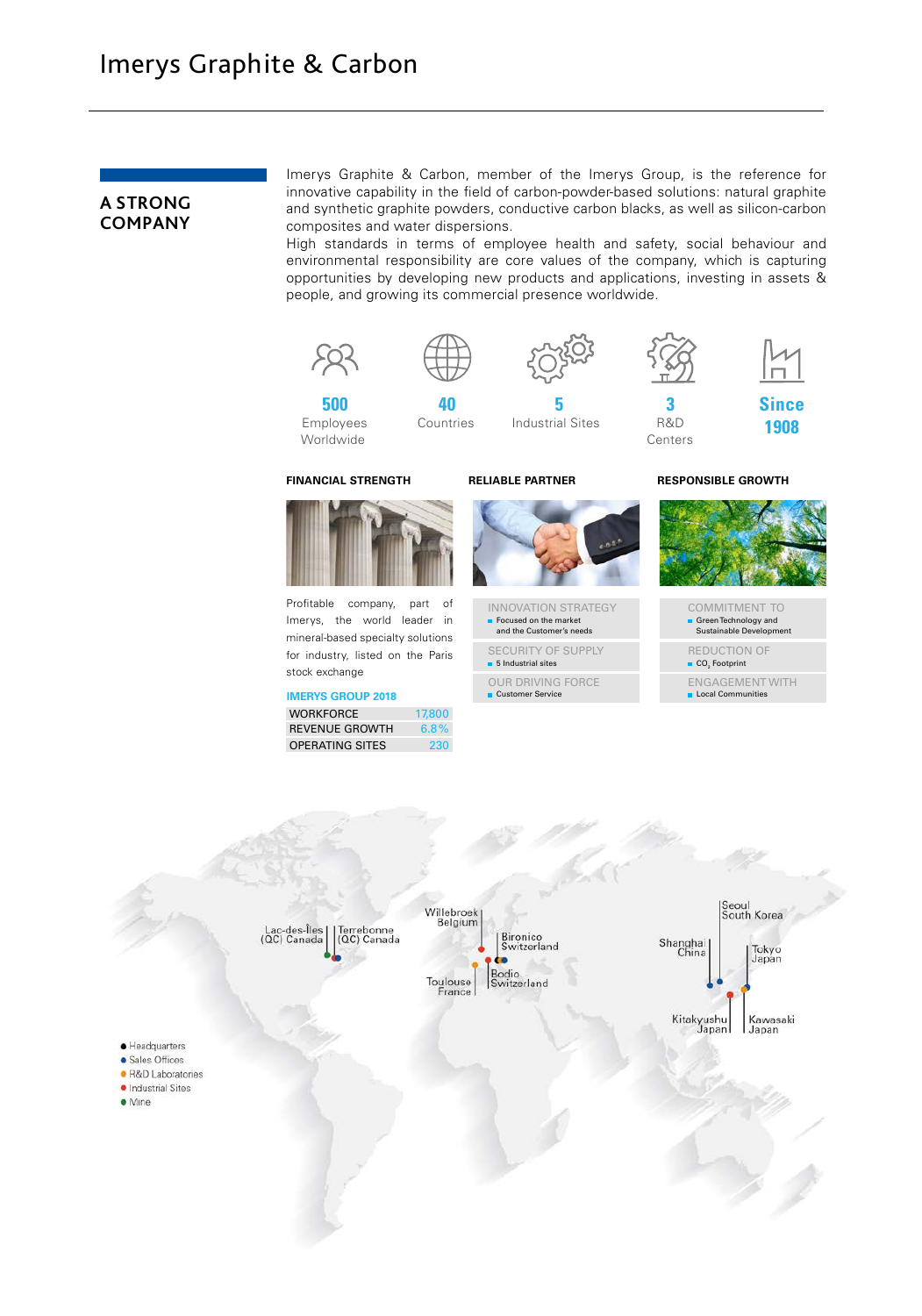# **VALUE PROPOSITION**

We at IMERYS Graphite & Carbon deliver tailormade solutions for Hard Metal applications with superior consistency of key product parameters: Purity, Crystallinity, Particle Size Distribution, Oversize Control.

**FINAL APPLICATIONS** Cutting tools for machining, mining, foundation drilling, engineered components, carbide drills, turning, milling and metal working tools.

## **HIGH PURITY SYNTHETIC GRAPHITE**

IMERYS Graphite & Carbon has a long term presence in Hard Metals market as supplier of high purity, high consistency Primary Synthetic Graphite Powders.

TIMREX® fine grades, like TIMREX® KS4, KS6, KS15, can be offered with tailored specifications on maximum levels of impurities like Sulphur, Calcium, Silicon, Iron, that are detrimental for Hard Metals manufacturing.



Graphite SEM Image (TIMREX® KS15)

### **HIGH STRUCTURE CARBON BLACK**

In addition to graphite, we also offer high purity carbon black with high BET. The high reactivity of ENSACO® carbon black makes it particularly suitable for the synthesis of nano-sized WC powders starting from tungsten oxide.



— 20nm CB primary particle

Carbon Black TEM images (ENSACO® 250G)



— 20nm CB aggregate



— 20nm CB agglomerates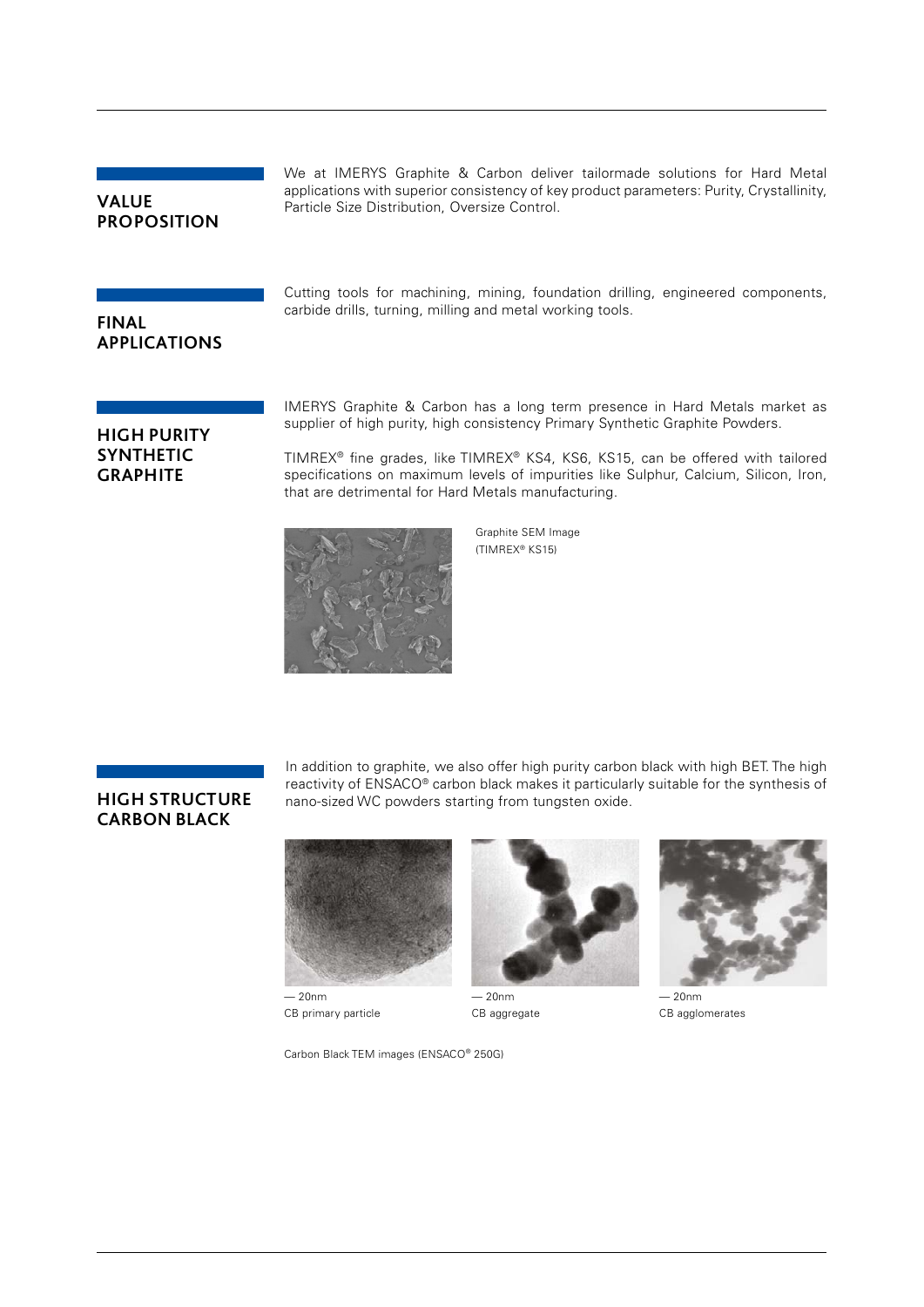# **CUSTOMIZABLE SOLUTIONS**

| <b>KEY</b><br><b>REQUIREMENTS</b> | <b>BENEFIT</b><br><b>FROM IMERYS</b>   | <b>RECOMMENDED</b><br><b>GRADE</b>                       |  |
|-----------------------------------|----------------------------------------|----------------------------------------------------------|--|
| High Purity                       | <b>High Purity</b>                     | Primary Synthetic Graphites:<br>TIMREX <sup>®</sup> KS15 |  |
| Small WC grain size               | Tailored particle size<br>distribution |                                                          |  |
| Efficient carburization activity  | Carburization at low<br>temperatures   | Carbon Black:<br>ENSACO <sup>®</sup> 250G                |  |

# **EXPERIMENTAL**

Tungsten metal powder (W) and Tungsten oxide powder (WO<sub>3</sub>) have been mixed with different carbon powders (ENSACO® 250G and N991 carbon blacks, KS4 and KS44 graphites) for 2 hours at 300 rpm in a Fritsch Pulverisette planetary mill. Carburization has been performed in a Netzsch DIL402C dilatometer.

# **TESTS**

**WC PRODUCED FROM METALLIC TUNGSTEN POWDER (W)** 



1100°C - 30 min, Ar

**△WC** 

XRD patterns of WC powders obtained after carburzing W+C mixes in Ar at 1100°C



KS4 ENSACO® 250 G

- SEM patterns of WC powders obtained after carburzing W+C mixes in Ar at 1100°C
- Inert atmospheres are recommended for the synthesis of WC when metal W powders are used as precursors. In these conditions, fine WC powders can be obtained at 1100 °C using either graphite or carbon black powders.
- The resulting WC powders consist of agglomerates of submicron particles with irregular platelet morphology.

| WC POWDERS OBTAINED FROM W | <b>KS4 - GRAPHITE</b> | <b>ENSACO® 250G - CARBON BLACK</b> |
|----------------------------|-----------------------|------------------------------------|
| BET $(m^2/g)$              | 2.67                  | 2.55                               |
| BET grain size (nm)        | 144                   | 151                                |
| Sulphur (ppm)              | 31                    | 20                                 |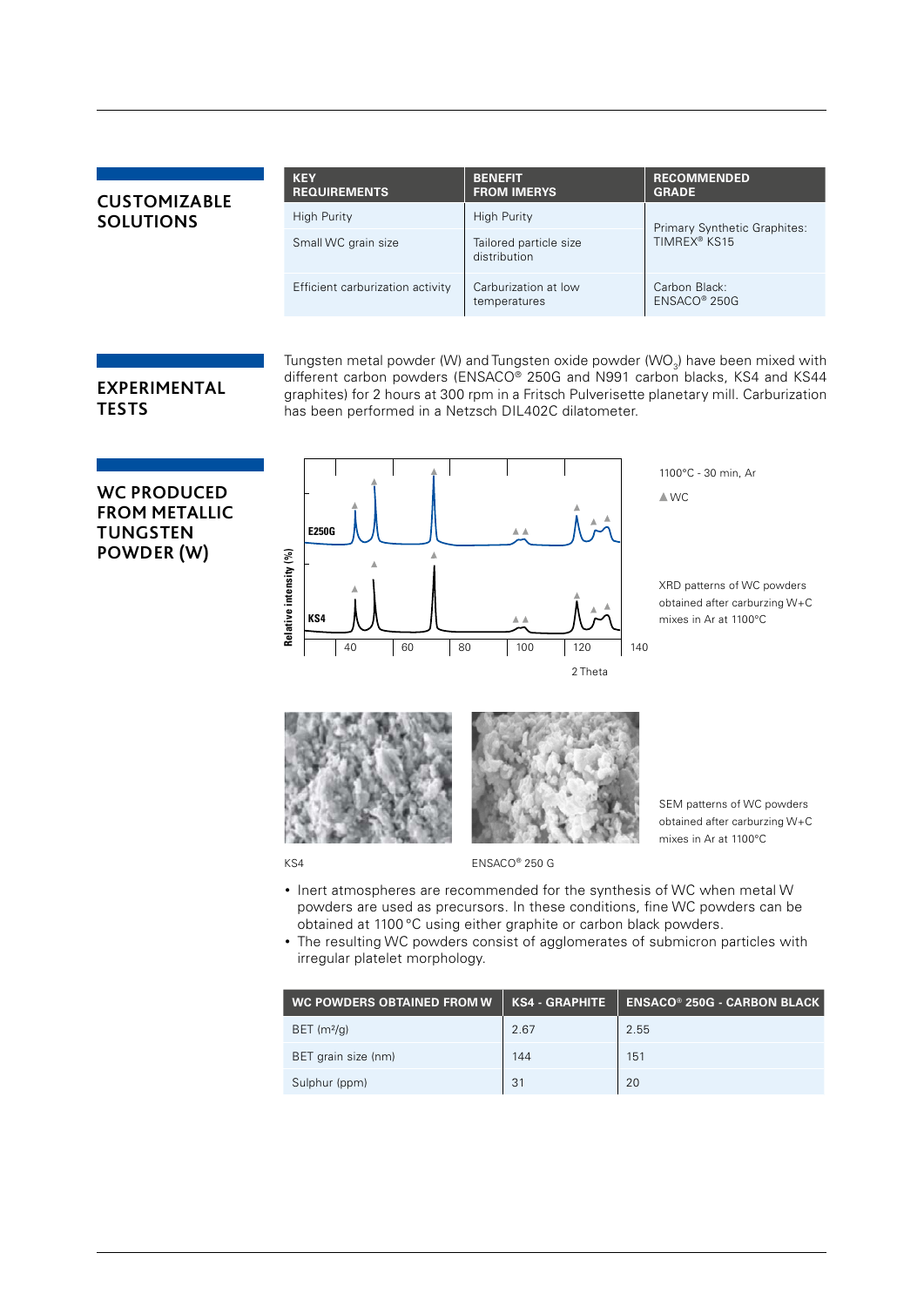# **WC PRODUCED FROM TUNGSTEN OXIDE POWDER**   $(WO_3)$



1100°C - 30 min, Ar - 50H<sub>2</sub>  $\triangle$  WC  $+w_{2}c$ **C** 

XRD patterns of WC powders obtained after carburzing WO<sub>3</sub>+C mixes in Ar -  $50\%$  H<sub>2</sub> at 1100 $^{\circ}$ C





ENSACO® 250G (Competitor Carbon Black) N991



TEM microscopy study of WC from WO<sub>2</sub> and E250G

SEM pictures of WC powders obtained after carburzing W+C mixes in Ar at 1100°C

It is possible to synthesize WC directly from WO<sub>2</sub> powders. In this case, atmospheres containing hydrogen are needed to activate reduction of oxides at lower temperatures, whereas at higher temperatures reduction is promoted by the presence of carbon.

- Carburization reaction takes place at lower temperatures for carbon black (ENSACO® E250G < N991) compared to graphite.
- Carburization in Ar-50% H<sub>2</sub> of mixes containing WO<sub>3</sub>+Carbon black is complete at 1100°C, whereas for WO<sub>3</sub>+graphite powders complete transformation to WC is achieved at higher temperatures (1300°C).
- The resulting WC powder have spherical morphology, sub-micron particle size and crystalline grain sizes below 30 nm (estimated by XRD).
- The BET surface area is higher compared to WC powders obtained by metallic W. In particular, ENSACO® E250G gives much higher BET values compared to N991, indicating a finer grain size (around 60 nm according to TEM)

| <b>WC POWDERS OBTAINED FROM WO.</b> | <b>Competitor Carbon</b><br><b>Black N991</b> | <b>ENSACO® 250 G</b> |
|-------------------------------------|-----------------------------------------------|----------------------|
| $BET$ (m <sup>2</sup> /g]           | 2.92                                          | 6.90                 |
| BET grain size (nm)                 | 131                                           | 56                   |
| Sulphur (ppm)                       | 22                                            | 18                   |